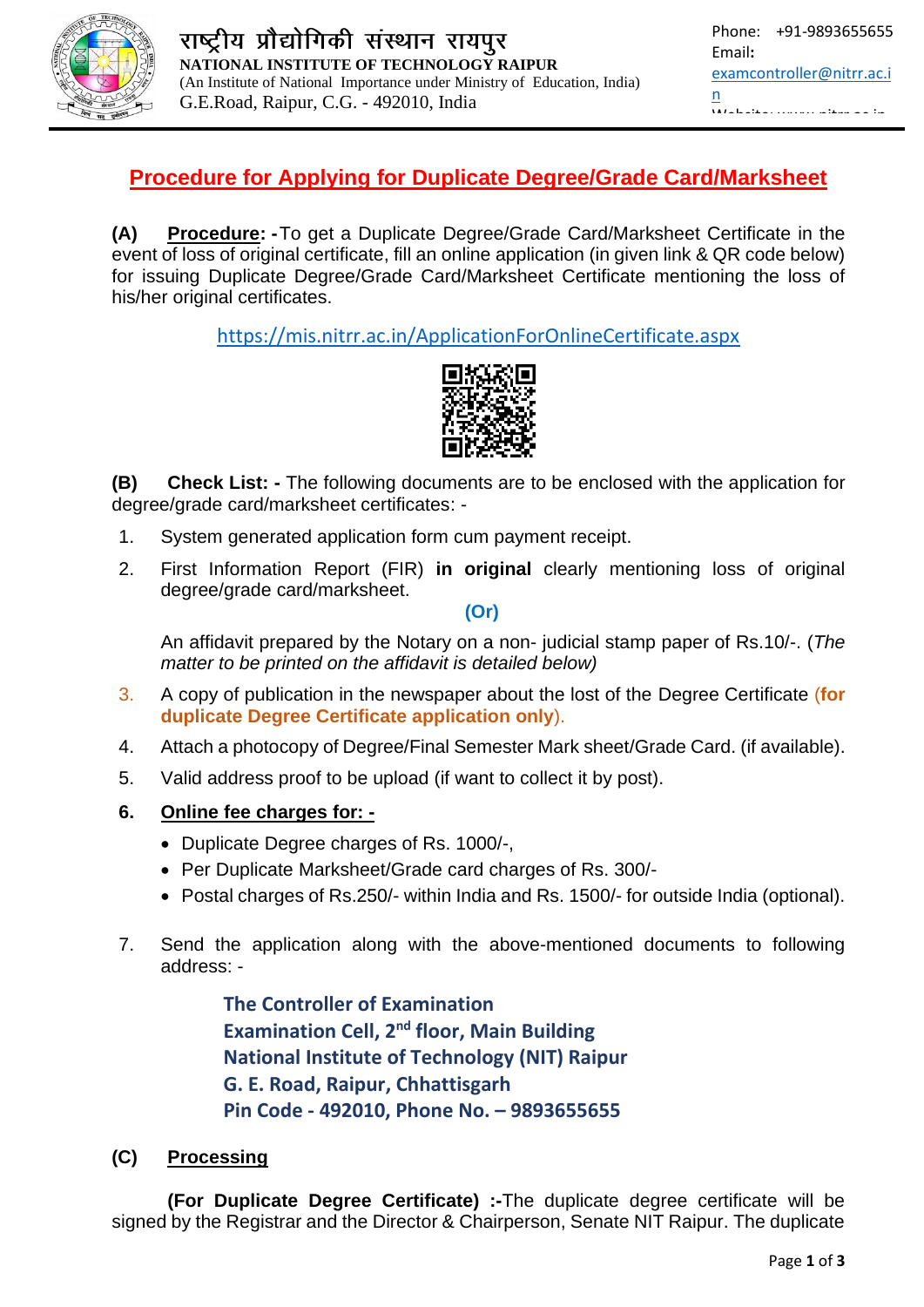degree will be prepared same as original one except for the signature of the Chairman, Board of Governors. In place of the signature of the Chairman, Board of Governors, **Sd/-** will be written on the Degree. This process may take approx. 30-45 working days.

**For Duplicate Marksheet/ Garde Card:-** The duplicate marksheet/Grade Card will be prepared same as original one except "DUPLICATE" seal on the top of the document. This process may take approx.15 working days.

### **(D) Clarification.**

Candidates can clarify their queries, if any, on phone no. **9893655655** or by sending email to **[examcontroller@nitrr.ac.in](mailto:examcontroller@nitrr.ac.in)**